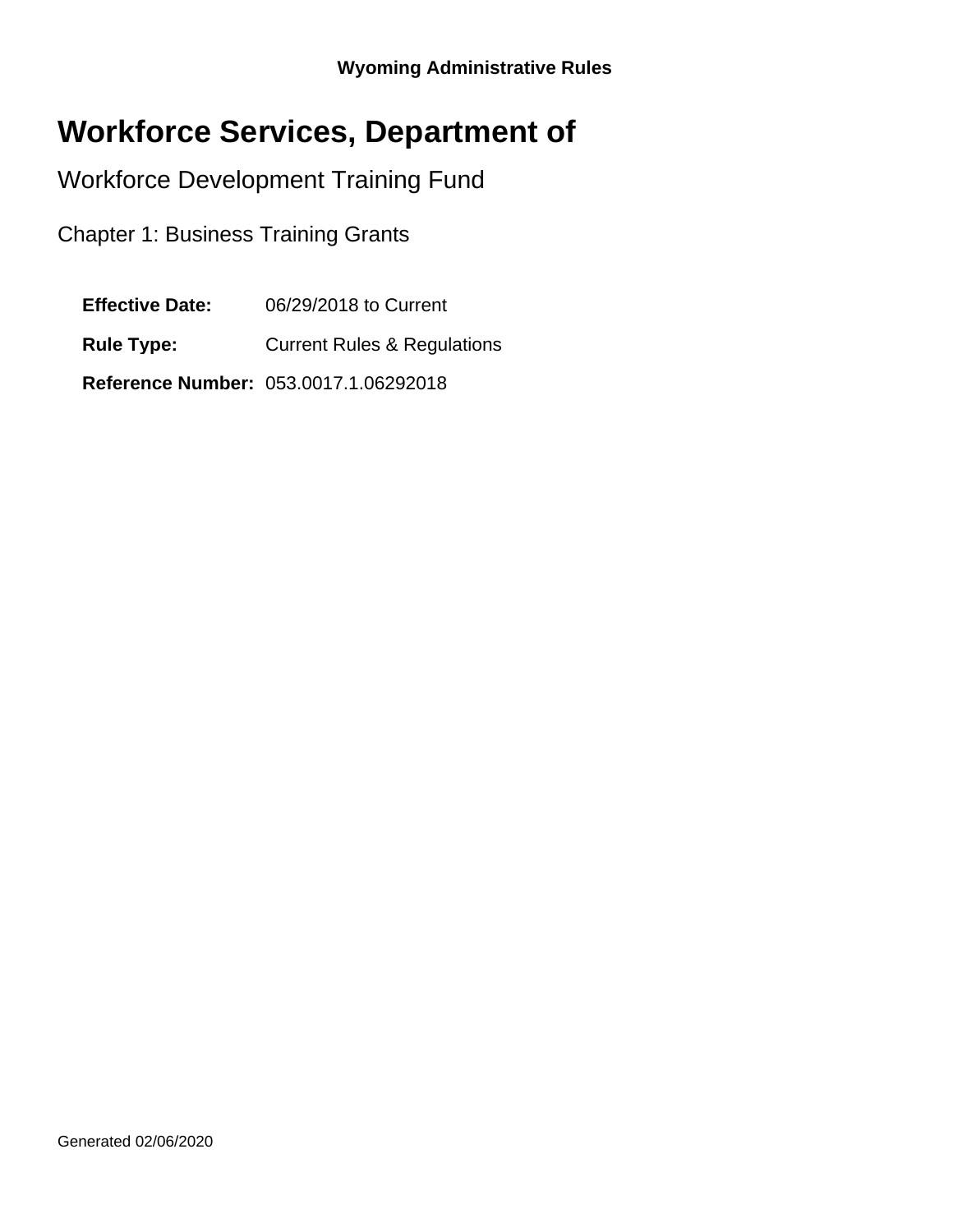## **Chapter 1**

## **Business Training Grants**

#### **Section 1. Authority**

The Department of Workforce Services (DWS) is authorized under the DWS Act W.S. § 9-2-2601(d), and W.S. § 9-2-2602(b)(vi) and the Wyoming Administrative Procedures Act, W.S. §16‐3‐101, et seq. to promulgate rules and regulations to be used by DWS in the discharge of its Functions.

#### **Section 2. Purpose**

Business training grants provide opportunities for businesses to create new jobs or to upgrade the skills of workers.

### **Section 3. Business Training Grants**

(a) Business Entity Eligibility

(i) The following business entities are eligible to receive training grants under this section:

(A) All business entities that are registered with the Wyoming Secretary of State to conduct business in Wyoming;

- (B) Wyoming sole proprietorships;
- (C) Wyoming limited liability companies;
- (D) Wyoming partnerships; and
- (E) Wyoming county hospitals.

(ii) Governmental entities as defined in W.S.  $\S$  1-39-103(a)(i) and (ii) are not eligible for training grants.

(iii) Entities as defined in W.S. § 97‐1‐019 are not eligible for training grants.

(iv) Business entities shall meet the following requirements to be eligible to receive training grants under this section. The business entity must be:

(A) In business for at least 365 days or provide a Letter of Support from the local, regional or state economic development entity for businesses who have been in business less than 365 days.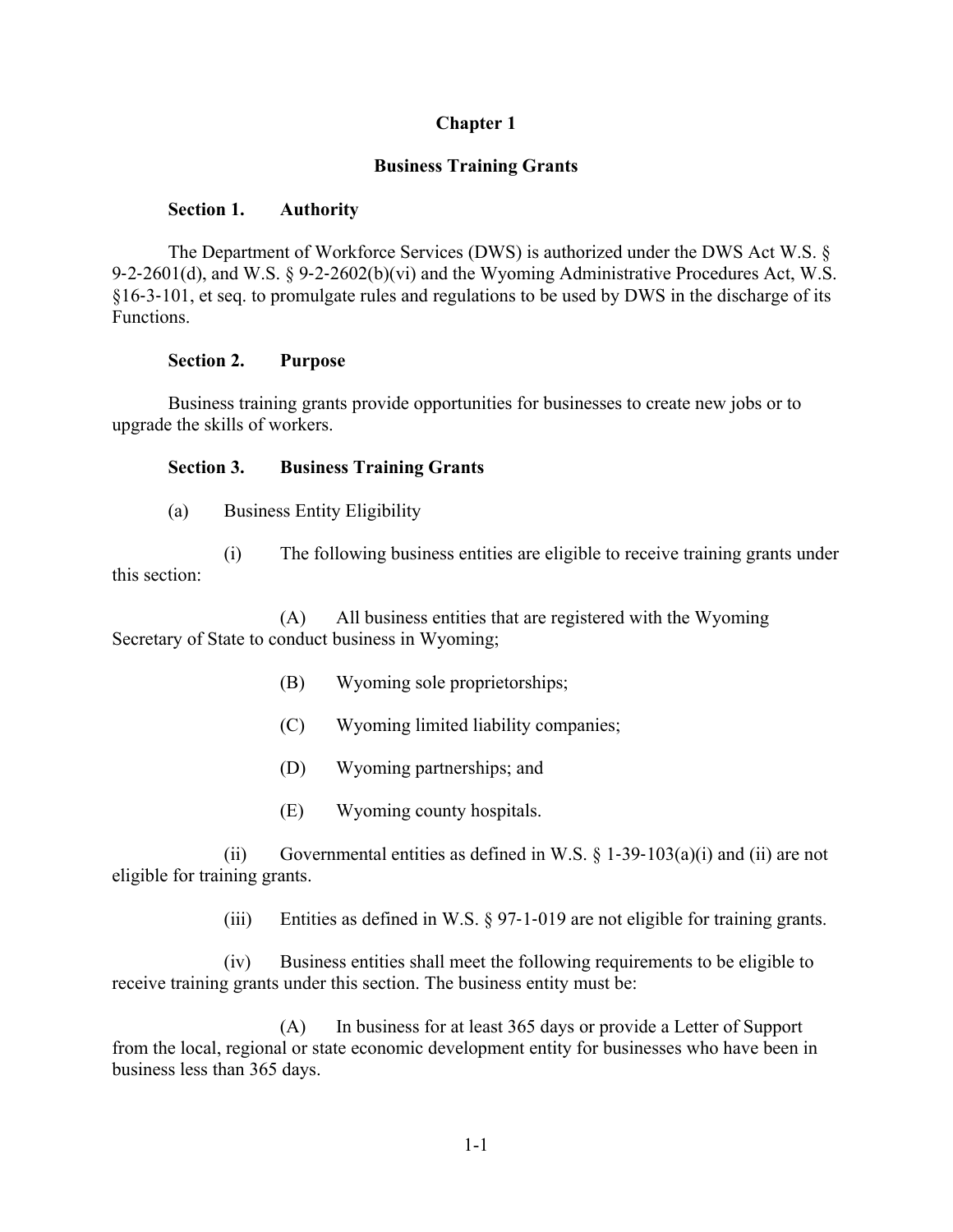(B) Registered and in good standing with the Wyoming Unemployment Insurance program;

(C) Registered and in good standing with the Wyoming Workers' Compensation program;

(D) Registered and in good standing with the Wyoming Secretary of State's office, except sole proprietorships and general partnerships;

(E) In good standing with the Workforce Development Training Fund (WDTF); and

(F) Registered with DWS's management information system.

(b) Training Eligibility

In order for the training to be approved under this section, the business entity must demonstrate, to the satisfaction of DWS, the following:

(i) Training will either correct an employee's skill deficiency or upgrade an employee's current skill level;

(ii) A direct relationship between the training and the trainee's occupation or craft;

(iii) The training is not normally provided by the business entity;

(iv) There is a need for the skill upgrade provided by the training for the business entity to remain competitive in the industry or economy; and

(v) The skill upgrade provided by the training will:

(A) Enhance the business entity's productivity, efficiency or

profitability;

- (B) Reduce employee turnover; or
- (C) Enhance employee wages.
- (vi) Applications without training fees will not be considered.
- (c) Trainee Eligibility

In order for a trainee to be eligible to participate in training under this section, the trainee must be working in Wyoming for the eligible business entity applying for the training grant under this section at the time of training.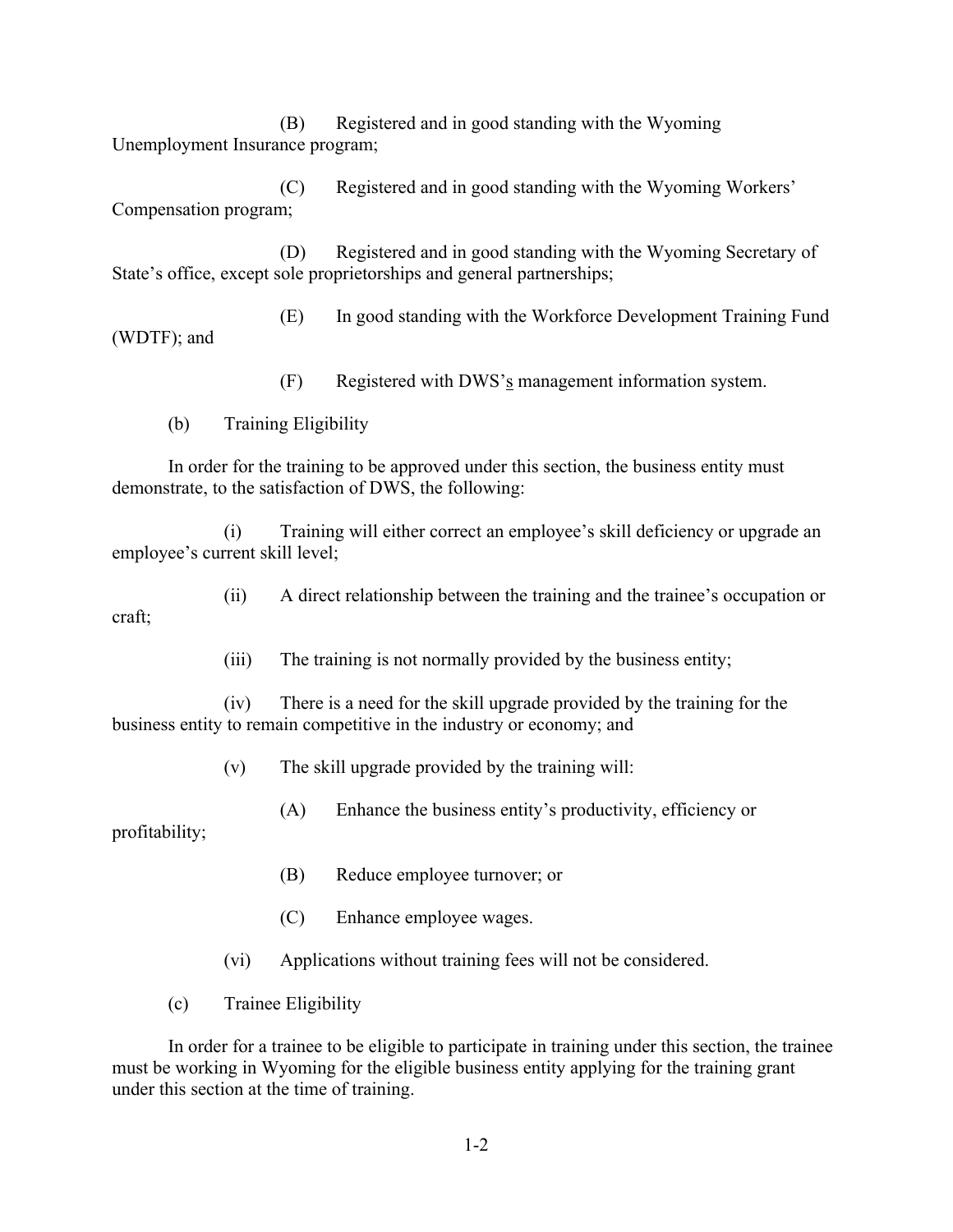(d) Grant Funding Limits

The grant funding limits per state fiscal year shall be:

(i) For each state fiscal year, a business entity may only receive a total of one thousand dollars (\$1,000.00) for training, per trainee.

(ii) For each state fiscal year, a business entity in specific industries, as dictated by the Wyoming Workforce Development council, may only receive a total of one thousand five hundred dollars (\$1,500.00), for training, per trainee.

(iii) For each state fiscal year, a trainee may only receive a total of one thousand five hundred dollars (\$1,500.00), regardless of the number of business entities the trainee works for during a state fiscal year.

(iv) Each month, a business entity may only apply for and receive a total of ten thousand dollars (\$10,000) worth of training, regardless of number of trainees.

(v) For each state fiscal year, a business entity may only apply for and receive a total of fifty thousand dollars (\$50,000) worth of training, regardless of number of trainees.

(e) Allowable Training Expenses

The following training expenses shall be allowed:

(i) Direct training costs include, but are not limited to, tuition, registration, class fees and class materials directly related to the training;

(ii) Travel expenses to include transportation;

(iii) Instructor's fees, when a participant fee is not charged, and travel expenses where the instructor is brought in for the training by the business entity and is not an employee of the business entity; and

(iv) Where additional monetary contributions are received, the grant would cover the remaining balance, not to exceed the actual expenditures.

(f) Non‐allowable Training Expenses

The following training expenses shall not be allowed:

(i) Trainee's wages and fringe benefits;

(ii) The business entity's administration expenses which include, but are not limited to, bookkeeping, reporting and record keeping;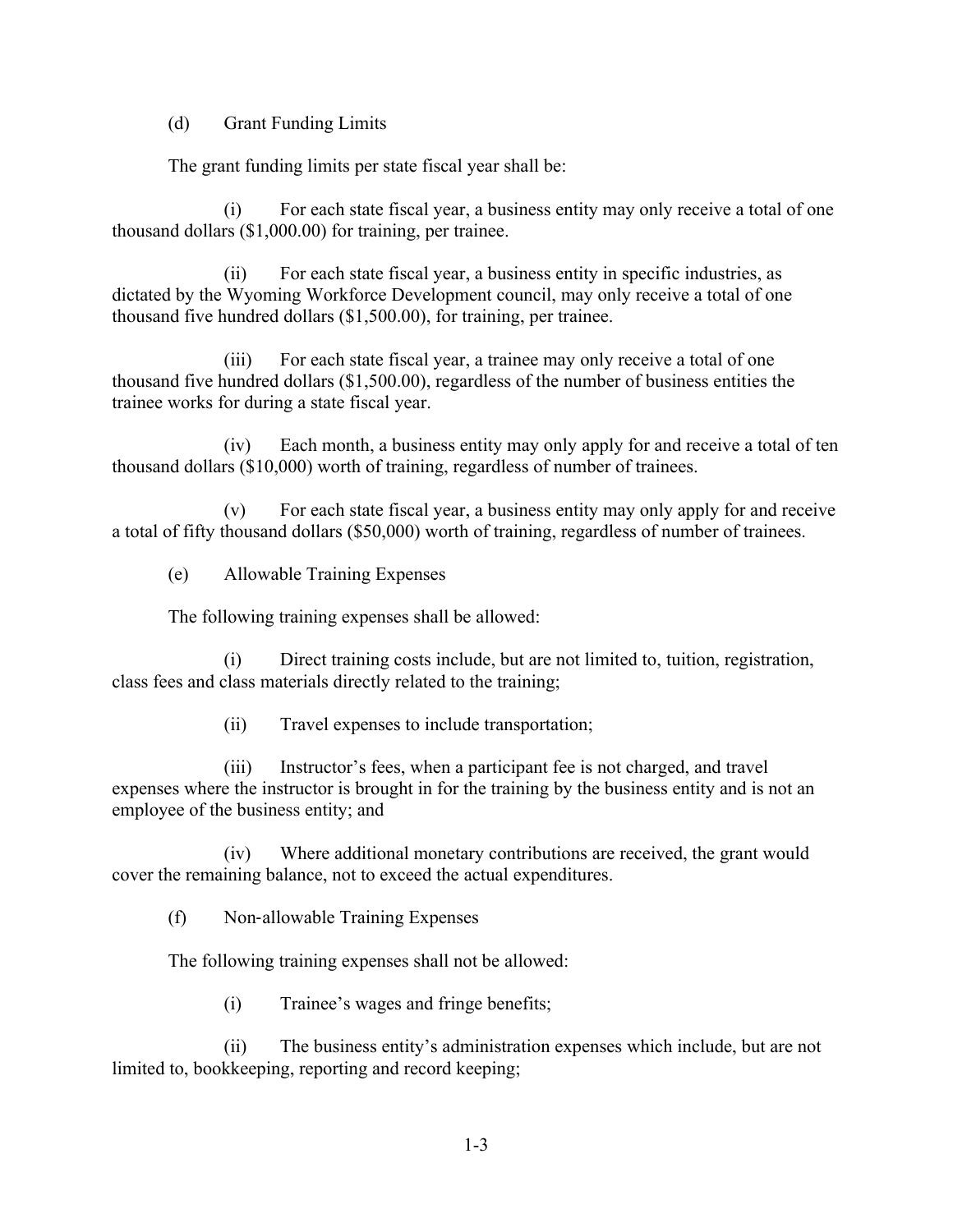(iii) The business entity's cost of preparing a Business Training Grant application;

(iv) Purchased, rented or leased equipment including software;

(v) Instructor's fees and travel expenses where the instructor is an employee of the business entity;

(vi) Assessments, testing and certification exams that are not included in the training;

- (vii) Fees for licenses;
- (viii) Membership fees; and
- (ix) Capital construction of any kind; and
- (x) Lodging and meals.
- (g) Grant Application Process

Business entities applying for training grants under this section shall:

- (i) Complete the Business Training Grant application provided by DWS, and
- (ii) Submit a completed Business Training Grant application to DWS.

(A) Business Training Grant applications that are submitted more than one hundred ten (110) days before the scheduled first date of travel, if applicable, or the start date of training will not be accepted, and

(B) Business Training Grant applications that are submitted less than thirty (30) days before the scheduled first date of travel, if applicable, or the start date of training will not be accepted.

(h) Contract and Payment

(i) The Director of DWS may approve any training grant application that meets the requirements of Sections 3(a) through (h) of these rules.

(ii) If the training grant is approved and funds are available, DWS shall enter into a contract with the approved business entity.

(iii) Grant funds shall be paid directly to the business entity.

(i) Schedule for Payment of Funds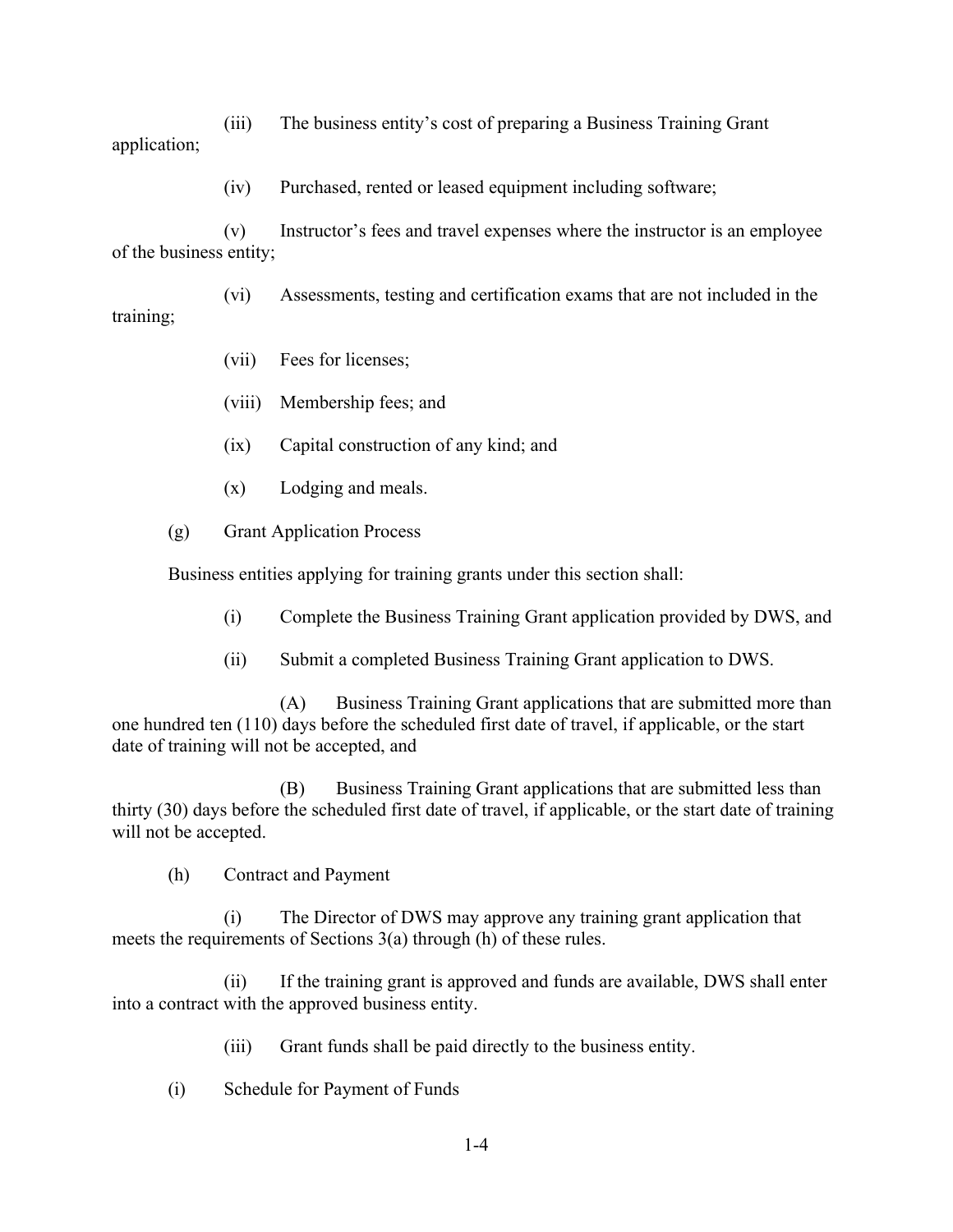(i) Subject to Section  $3(j)(i)$  through (iii) below, the amount of the reimbursement associated with each trainee shall be remitted to the business entity if the trainee:

(A) Has completed the training, and

(B) Has been retained in employment with the business entity for a ninety (90) day period after the date of completion of the training.

(ii) For each trainee who does not complete the training:

(A) The reimbursement relating to the trainee shall not be remitted to the business entity.

(iii) For each trainee who has completed the training but was not retained in employment with the business entity for ninety (90) days after completion of the training, the business entity shall not receive the reimbursement relating to that trainee.

(iv) A business entity may request for reimbursement when the employee, during the training, is:

- (A) Terminated for cause;
- (B) Activated for military service; or
- (C) Deceased.
- (j) Final report

The business entity shall submit a final report of the results of the training to DWS.

(i) The final report is due no earlier than ninety (90) days and no later than one hundred thirty‐five (135) days after the training is completed.

- (ii) The final report shall include:
	- (A) A summary report of the results of the training program;
	- (B) A copy of the agenda, manual or table of contents from the

training;

 $(C)$  A payroll record listing the name(s), last four (4) digits of the employee(s) social security number(s) and hourly wages or salary of the employee(s) trained for a pay period ninety (90) days after the training has completed;